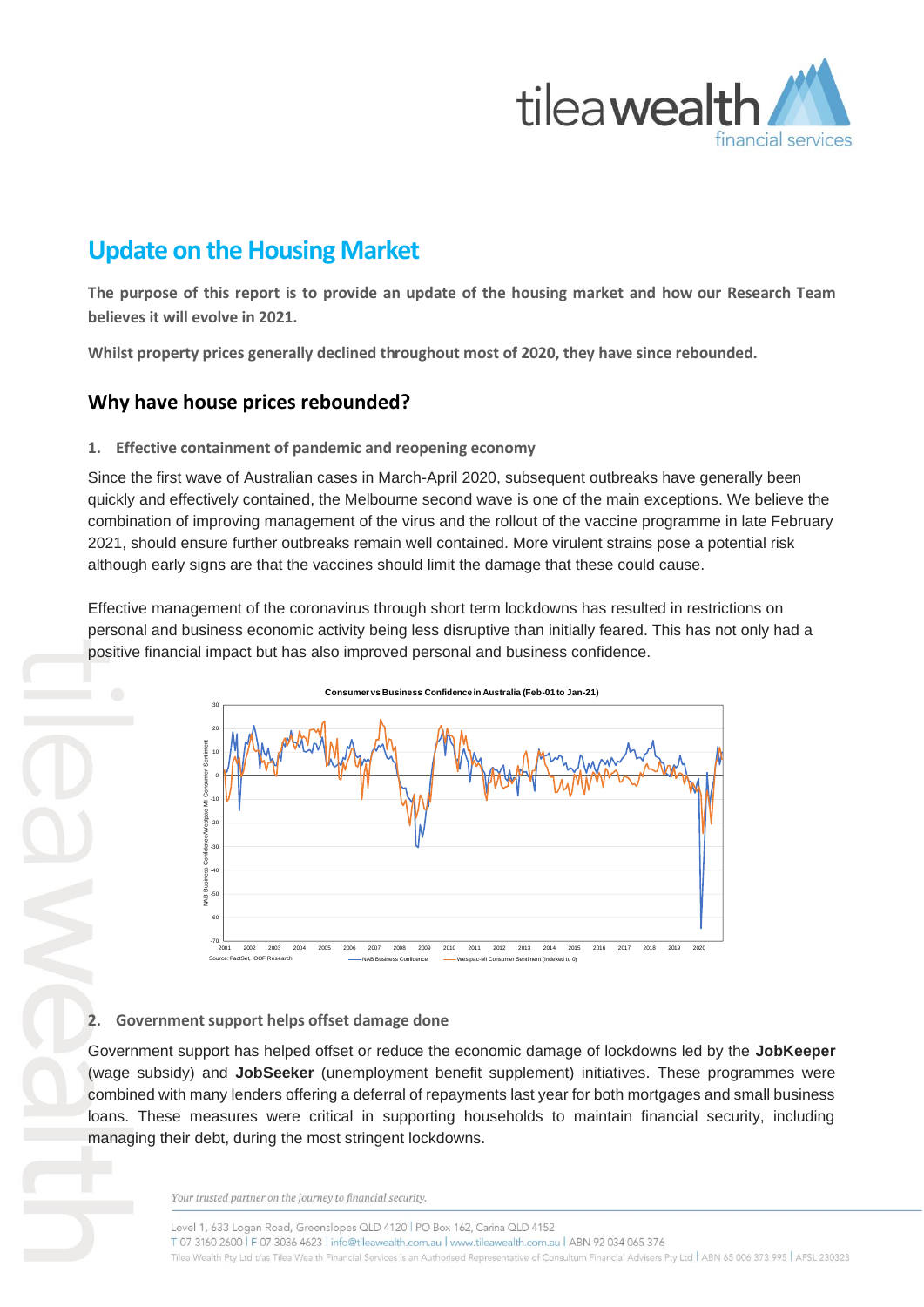Other support measures were also put in place for the housing and construction sector. Grants to underwrite the construction of new homes or major renovations (such as the **HomeBuilder** program) have been a catalyst for improving consumer confidence in the housing market and cushion the housing construction industry (a major employer nationwide).

Programmes designed to support financial institutions allowed lenders to access financing at low interest rates. The Reserve Bank cut rates three times in 2020 to a historical low of 0.1% This encouraged lending by banks, particularly home mortgages.

#### **3. Uptick in mortgage lending**

Mortgage finance is a strong short-term predictor for property prices, as illustrated below. Current strength in mortgage lending suggests house prices are likely to trend higher in the near term (the next year).



These factors supported domestic demand (and prices) for housing, which has been critical given the demand shock from stalled overseas immigration due to border closures.

### **What themes do we expect in 2021?**

Some key themes that have emerged during the pandemic and are expected to continue into 2021. These include:

- Regional housing prices rising at a stronger rate than capital city prices given:
	- Immigration from urban centres such as Sydney into regional areas due to lifestyle considerations and more flexible working arrangements, and;
	- − better housing affordability, an opportunity for a lifestyle upgrade and lower density housing options; all boosted by the "working from home" dynamic.
- Outperformance of houses over units' price growth given**:**
	- Reduced levels of investor participation, especially in the Sydney and Melbourne markets (which tend to attract considerable overseas interest); and
	- elevated supply of units versus stronger demand for larger housing options.